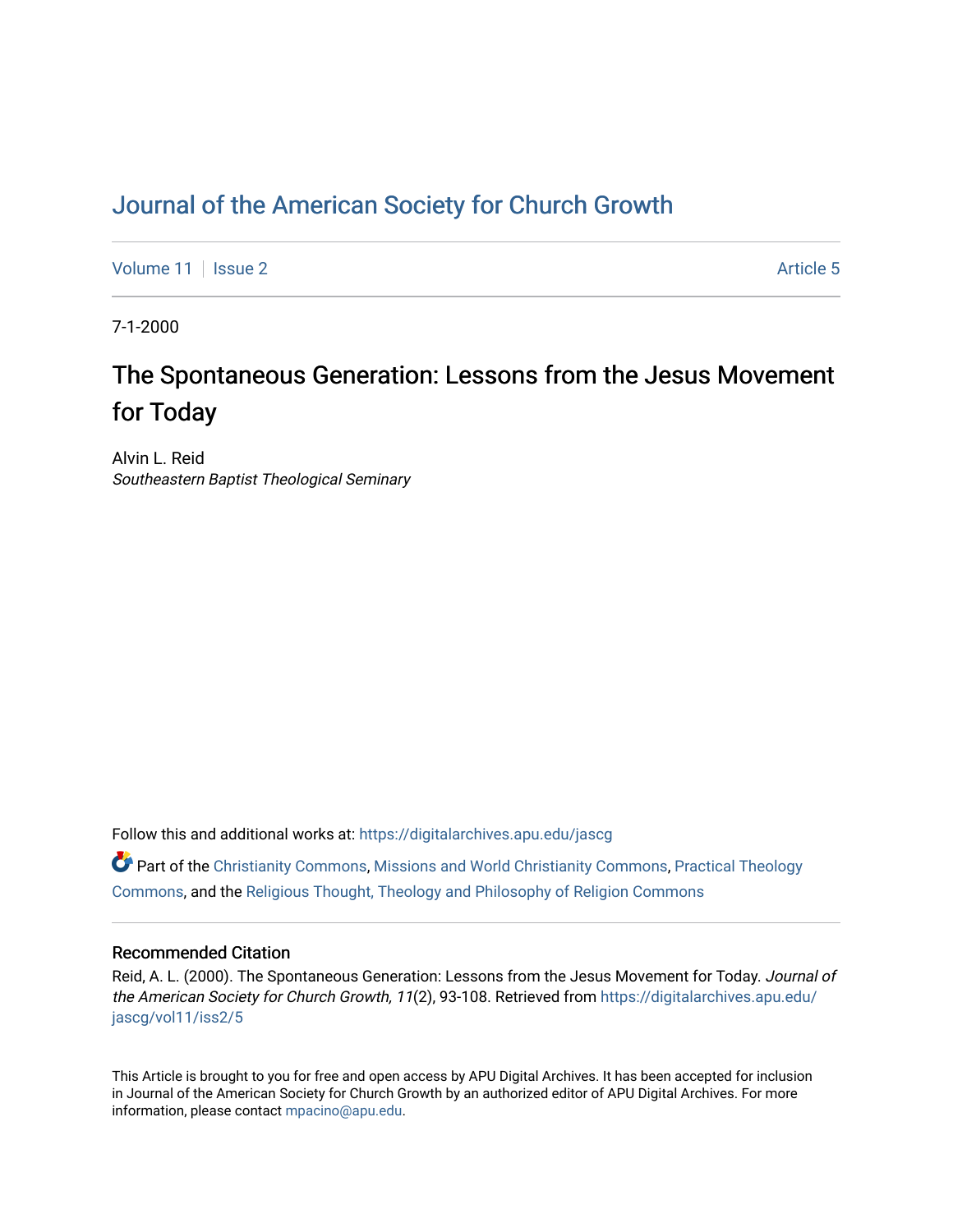#### The Spontaneous Generation: Lessons from the Jesus Movement for Today

#### Alvin L. Reid

What do the Village People, Cool and the Gang, and evangelical fervor have in common? Not much, obviously. But there is one thing I find curious about this trepidatious trinity. Just the other day I heard a commercial advertising a huge concert with the two groups mentioned above. I confess, although I do not care for their style, I found myself releasing the steering wheel to my truck and begin forming the letters as the commercial played the 70s tune "Y-M-C-A." Before I knew it, I was singing "Celebrate Good Times, Come on!" Fortunately, my spiritual senses kicked in and I switched channels on the dial before I pulled over and began to disco in the parking lot at Food Lion!1

These two groups were part of a "retro concert" at the local amphitheater. Retro is a buzz word in our day, an integral part of pop culture. Have you ever seen such a collection of tie-dyed shirts, stacked heel shoes, or bell bottom jeans? All these were staples of my teenaged years. Thankfully, leisure suits haven't made a comeback so far!

Part of the retro phase is explained by typical generational stuff, just like my teenaged years had an annual "fifties days" replete with bobby socks and the jitterbug. But wait a minute this is not a once a year deal where teenagers dust off their parents' Sly and the Family Stone records and do the Hustle. No, the youth culture is transfixed to no small degree with the seventies.

This is not all bad news. In the seventies, more was going on than war protests or the sexual revolution. Not every teenager

Journal of the American Society for Church Growth, Spring 2000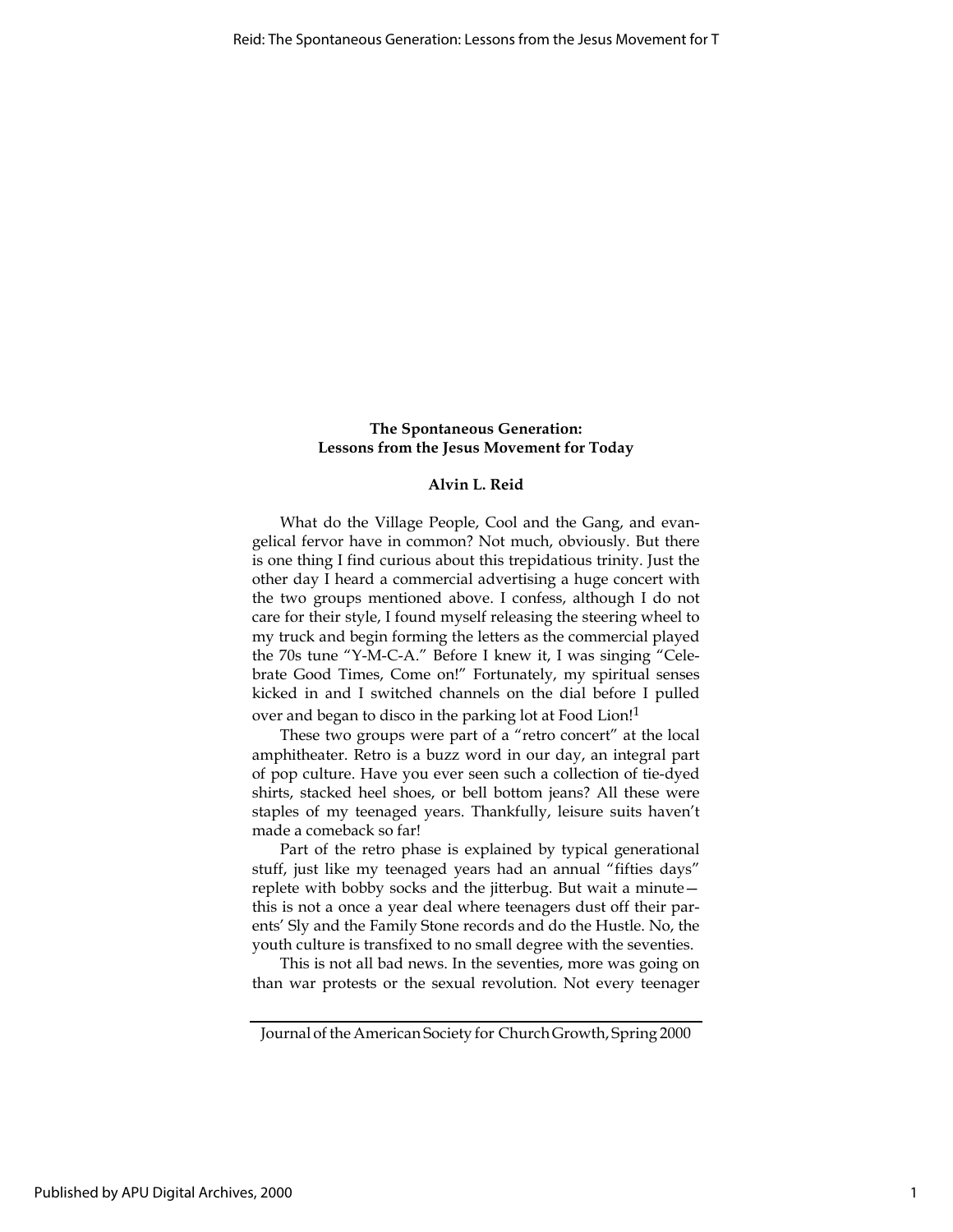plunged headlong into the drug culture. A youth movement, a spiritual awakening of sorts, was sweeping across the evangelical world, and touching the hippie culture as well. I am referring to the Jesus Movement, which touched thousands of youth in and out of churches in the late 60s and early 70s.2

The Jesus Movement never reached the level of the First Great awakening, with the thundering preaching of George Whitefield, Jonathan Edwards, and others. It lacked both the theological depth and the societal impact of the earlier great revival. Still, it possessed positive features, including:

—Hundreds, even thousands of youth choir tours on mission across America, singing "Good News," "Celebrate Life," or a similar score;

—Drug-laced teens in California and elsewhere taking the eternal trip offered in the Gospel;

—Churches strengthened: in the Southern Baptist Convention alone, baptisms surpassed 400,000 for five years in a row, the only time this has ever happened (and the biggest percentage of youth baptisms ever);

—A generation of believers were touched by the Spirit of God, many of whom now are leading the cry for revival in our time;

—The rise of contemporary Christian music, and the development of praise and worship music in churches;

—An explosion of megachurches, many of which can be traced to the Jesus Movement;

—Perhaps most significant, a zealous commitment by multitudes of youth to share Christ one on one.

#### A Youth-Centered Revival

A significant and usually overlooked feature of historic revivals concerns the role of youth. Jonathan Edwards remarked that the First Great Awakening affected the youth more than anyone else.3 The Jesus Movement touched the youth population almost exclusively, especially appealing to young people outside the established church. It is best known for the street Christians who teemed the coastal cities of California in the late 1960s and early 1970s. But, this was only part of a larger movement of the Spirit that touched traditional churches, parachurch groups, and evangelical schools.

Journal of the American Society for Church Growth, Spring 2000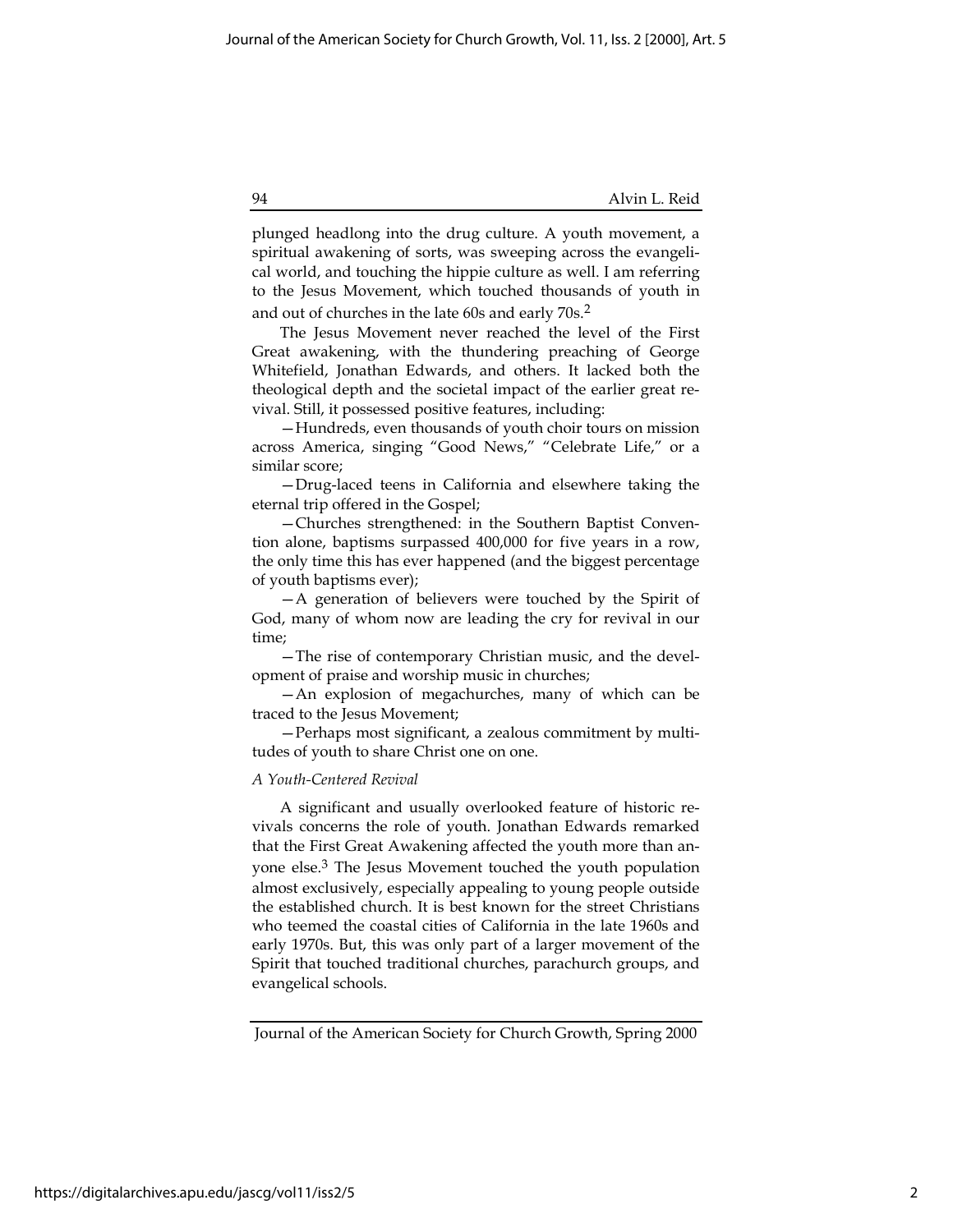Duane Pederson coined the terms "Jesus People" and "Jesus Movement."4 The non-establishment Jesus People were the most recognizable persons involved in the movement:

"Jesus Freaks," Time magazine called them. "Evangelical hippies. Or, as many prefer to be called, street Christians. Under different names...they are the latest incarnation of that oldest of Christian phenomena: footloose, passionate bearers of the Word,...."5

The Jesus Movement spread beyond the Jesus Freaks who mostly have come out of the hippie or drug scene. "In associating the Jesus Movement with such a narrow group," Knight argued, "one misses the national pattern of the religious phenomena, which is touching in one way or another most of the youth of the nation, those still at home, in school and out."6

Pederson agreed: "Though the Movement started as a ministry to the street people, it is much wider than that now. It is reaching the campuses—both high school and college. And it's definitely ministering to the youth of the establishment churches."7

More traditional expressions of Christianity were also affected by unique features of the Jesus Movement. Christian coffeehouses developed around the country as the Jesus Movement spread. "At the beginning," Jorstad observed, "each [coffee house] leader would generally follow the same pattern: rent a store in the inner city; turn it into a counseling center and coffee house with free sandwiches, coffee, and Kool-Aid; and invite anyone interested to come in."8 Evenings in the coffeehouses centered on Bible discussions, gospel rock music of some form, and, in many ways, a revival meeting. These houses differed from other rescue missions because they especially sought to reach young street people, and because of their lack of ties with other churches or agencies. My own Southern Baptist congregation experienced a significant stirring of the Spirit in the early 1970s. Our church started a coffeehouse called the "One Way Christian Night Club." Many coffee houses eventually became churches.

Arthur Blessitt founded His Place in Southern California, which ministered primarily to drug users, runaways, and similar persons. First Baptist, Lake Jackson, Texas, sponsored "The Anchor," a coffeehouse ministry on the Gulf coast. Hundreds of

Journal of the American Society for Church Growth, Spring 2000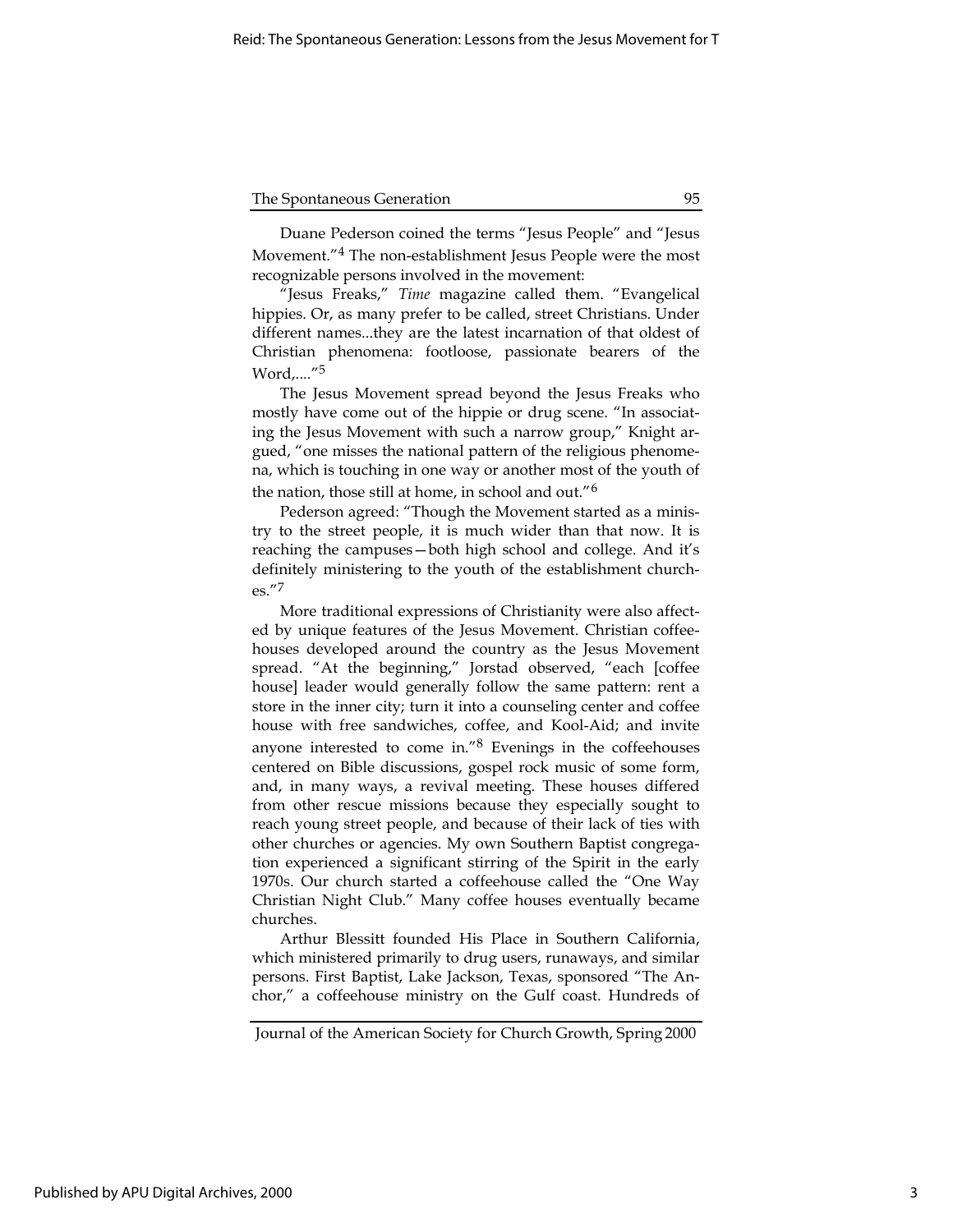coffeehouses soon spread across the country, including The Fisherman's Net in Detroit, Agape in Columbus, Ohio, and Powerhouse in Las Vegas.<sup>9</sup> Some Jesus People began to live in houses together. Such communes had colorful names, such as Solid Rock House and Rejoice Always. They were generally characterized by a minimum of organization and high standards of morality and discipline. Marches for Jesus not unlike Civil Rights and other marches began occurring around the nation. McFadden cited one march in New Orleans where "young longhairs with trumpets and drums have paraded up and down Bourbon Street imitating the traditional funeral procession in a demonstration of their faith."10 In Fort Worth, Texas, over 13,500 youth marched down Main Street as a part of the Texas Baptist Youth Evangelism Conference, carrying signs saying "Turn on to Jesus," "Jesus Is Real," and others. The chief of police in Fort Worth called it "one of the best things he'd seen in years, 'As American as ham and eggs.'"11

Festivals, large gatherings of people with music, testimonies, and speakers began to emerge. Contemporary Christian Music as a genre began during the early years of the festivals and coffeehouses. Jesus rock concerts began to develop as the movement progressed The first big festival was the Faith Festival in Evansville, Indiana March 27-28, 1970. Pat Boone and several folk-rock Christian groups were the featured leaders of the festival. In addition, the musical "Tell It Like It Is" was presented by the Indianapolis Youth for Christ musical troupe. In 1971 a Faithfest had 15,000 in attendance. On March 9, 1971, the first of a series of rallies in Chicago drew 9,000. The state Baptist Student Union Convention in Arkansas hosted a Jesus festival as part of the meeting in 1972. Over 2,500 participated.<sup>12</sup>

Unique baptismal services also characterized the movement. Don Matison baptized almost fifty new converts in an irrigation ditch after an evangelistic meeting in Enslen Park, Modesto, California. Denny Flanders, who led the Jesus Movement ministry called Maranatha, was featured on the front page of the Washington Daily News with a photograph of a baptismal ceremony in the Reflecting Pool at the Lincoln Memorial. Mass baptisms were well known. The Indiana Baptist reported the baptism of about 1,000 young people by Chuck Smith of Calvary Chapel, Costa Mesa, California. Jess Moody said the first ocean baptisms were

Journal of the American Society for Church Growth, Spring 2000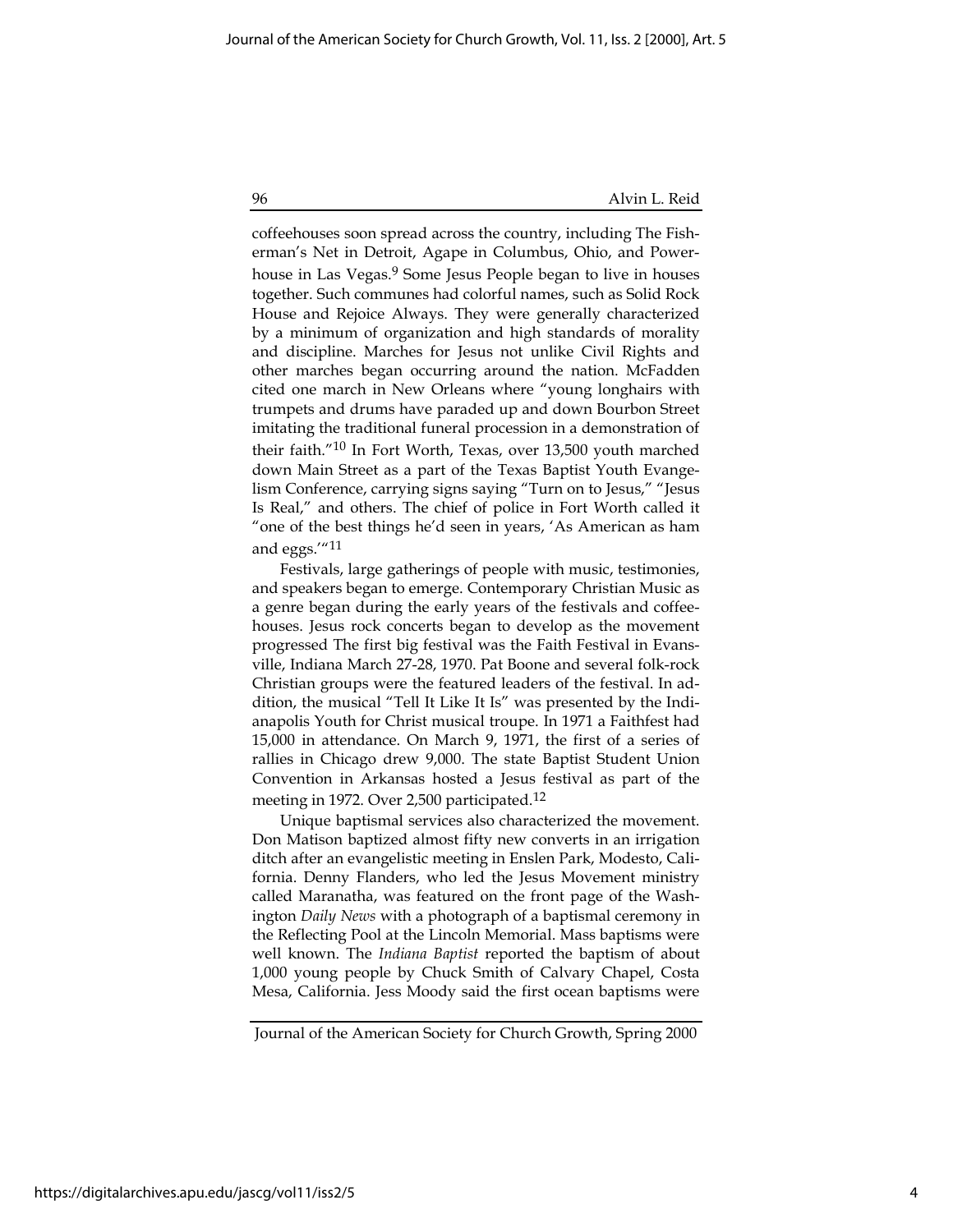performed by Fenton Moorehead, associate at First Baptist, West Palm Beach, where Moody was pastor.<sup>13</sup>

Theologically the movement lay generally within the framework of conservative evangelicalism, although Charismatic Christianity dominated in many segments. An article in Newsweek emphasized the theological correlation to traditional Christianity: "In truth, ...many of the evangelists who have attached themselves to the Jesus Movement preach the same lawand-order message to the young that [Billy] Graham directs to the kids' parents. "I really dig Graham," says Rich Weaver, 25,..."He's a pretty far-out guy."14

Two of the clearest examples of the Jesus Movements' relation to conservative evangelicalism in general were the simultaneous occurrences of the Asbury Revival<sup>15</sup> and the rapid rise of Campus Crusade for Christ, International. In 1970 Asbury College experienced a powerful revival which not only affected the college there but also spread to many other campuses. Campus Crusade rode the impetus of the Jesus Movement with its Explo '72 event in Dallas, Texas. Over 80,000 young people attended the weeklong training sessions focussed on winning the world to Christ in a generation. The Saturday following the event a daylong Christian music festival had crowds estimated at 180,000. Billy Graham, one of the speakers at Explo, called it a Christian Woodstock.

#### Lessons from the Jesus Movement for the Contemporary Church

Any historic movement, particularly one where God's hand has been at work, provides a laboratory for the contemporary church to discover how biblical principles are worked out in the context of a given cultural setting. The Jesus Movement offers principles that stand beyond the one way signs, the psychedelic tee shirts, and the coffeehouses. What does the Jesus Movement say for contemporary church growth?

#### 1. Be aware of the power of God

The Jesus Movement was just that–a movement about Jesus. It began neither as a result of strategic planning by a think tank nor as a result of human effort. In a day obsessed with discovery of new trends, methods, and strategies, we would be well advised to recall that the greatest church growth in history has

Journal of the American Society for Church Growth, Spring 2000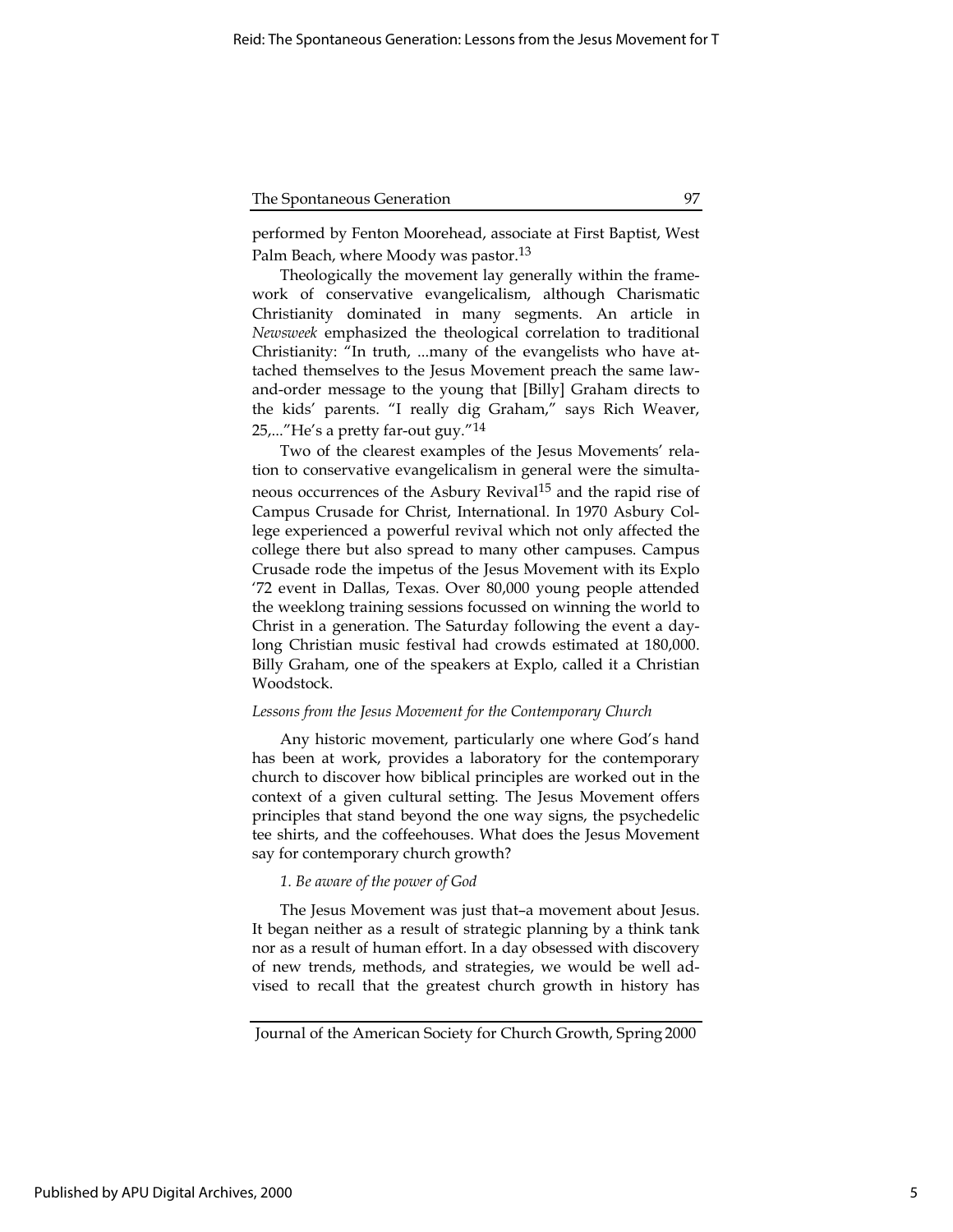come in times of mighty revival. God simply poured out His Spirit on our land, and the young people joined God's work. Many of the greatest methods and strategies to reach the world, whether it be missions, evangelism, or specifically church growth, have been born from times of awakening.16 Similar results can be seen from the Jesus Movement, including the following.

#### 2. Church Growth

The Jesus Movement can be demonstrated to have played a role in particular submovements related to church growth. First, it gave impetus to the rise of small groups as a means to strengthen and start churches in a manner unlike the more traditional Sunday schools. Part of the small group phenomena is traced to the influence of the Far East, particularly the Yoido Full Gospel Church (the largest church in the world) and its myriad of cells. But C. Kirk Hadaway, Francis M. Dubose, and Stuart A. Wright argued that the Jesus Movement played a significant, though not exclusive, role in the emerging emphasis on small groups or cells. House churches became one way small groups developed. "It was not until the late 1960s that the Jesus Movement made house churches an important alternative form of organized worship."17 The anti-institutionalism of the Jesus Movement, the many communes that developed, and the countercultural converts in that period played a main role as well. Some of the participants in the movement met exclusively in small groups like house churches, while others used such meetings as a "spiritual supplement" to the established church. Communes that sprang up across the country became alternative churches for many. Denominations, particularly the United Methodist Church and the Southern Baptist Convention, established coffeehouses, house churches, and similar small group approaches in attempt to copy what they observed.

A second contribution of the Jesus Movement to church growth concerns the rise of the megachurch. In the 1960s one had to search diligently to find a large, prominent church building in urban centers. Now, you cannot drive far in a major city without encountering a megachurch. Over the past three decades extensive research and conversation has surrounded the megachurch. Large churches have been in existence since the early

Journal of the American Society for Church Growth, Spring 2000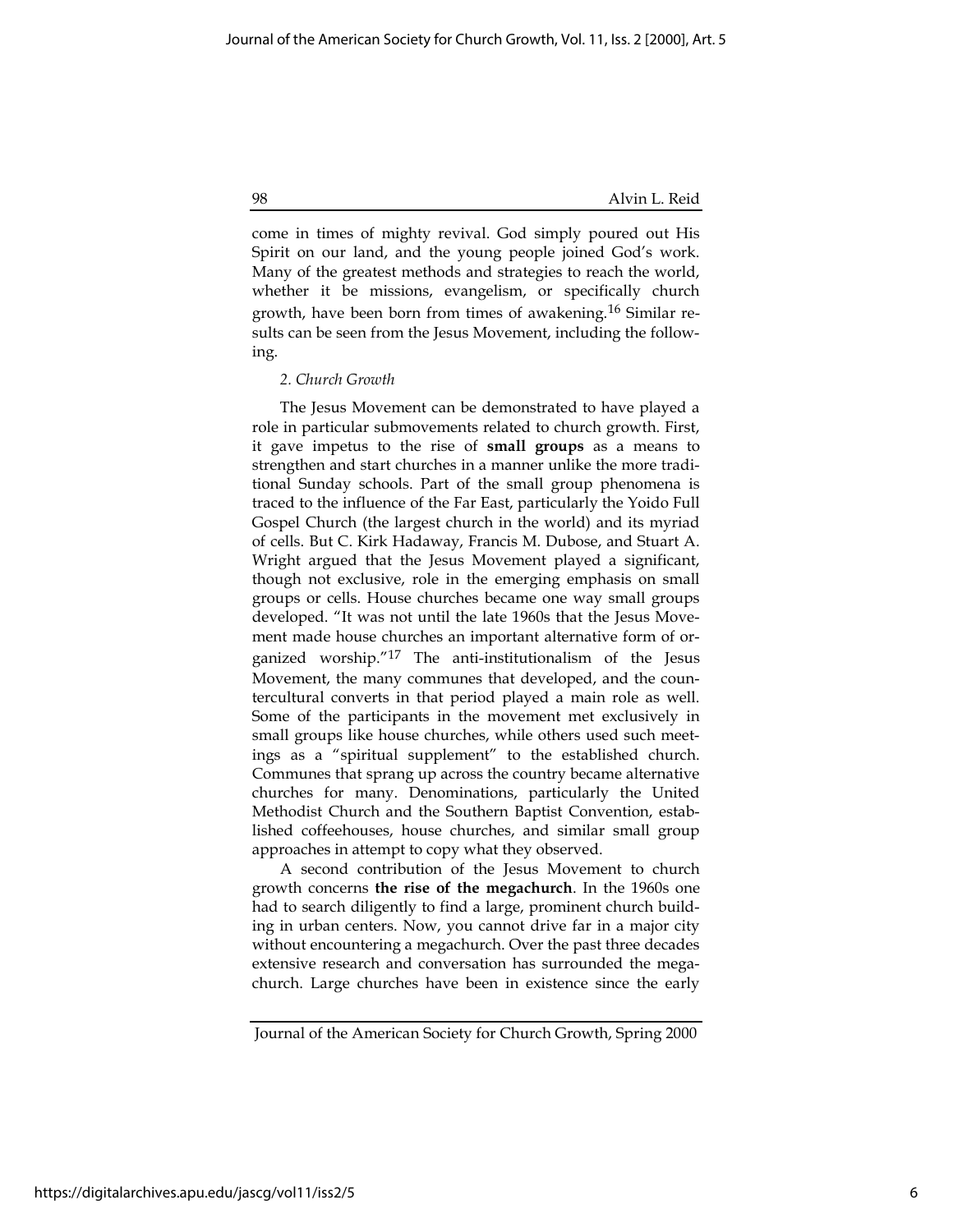church. However, in the past thirty years we have witnessed an explosion of the phenomenon. Thus we have such prominent terms arising in recent days like megachurch and superchurch. It would be an overstatement to say that the Jesus Movement was the single cause of the modern megachurch phenomenon. However, the timing of the movement with the rise of this significant feature in evangelicalism bears further inquiry. Other factors related to the rise of the megachurch include the interstate highway system, which provides easy transportation longer distances in the urban setting, and the television, which gives a glimpse into many of the megachurches in a given city or beyond.

In his retrospective Walker Knight noted the rise of "super churches" following the Jesus Movement: "Twenty years ago only two or three congregations numbered near the 10,000 member mark. Today many cities can point to one or more super churches."18

Calvary Chapel in Costa Mesa, California, the mother church of the Jesus Movement in the minds of many, continues to be an observable example of the megachurch phenomenon. Beginning in 1965 with only 25 people, the church now has multiple thousands every week. In addition, the church still practices mass ocean baptisms. The influence of the Jesus Movement on the proliferation of Calvary Chapels across America is seen in that numerous congregations began with pastors who converted to Christianity at Calvary Chapel. Chuck Smith estimated that over one hundred young men from Calvary Chapel in the Jesus Movement who entered the ministry now lead large churches.

One of the most recognized examples of this is the Horizon Christian Fellowship in San Diego. Horizon began with twelve people, and now has 6,500 worshipers each Sunday, making it one of the largest churches in California. In addition, Horizon has started over thirty other churches. The church was founded and is currently pastored by Mike MacIntosh. MacIntosh was a drug addict in the late 1960s who once turned himself in to policemen as the "fifth Beatle." One night in 1970, MacIntosh attended Calvary Chapel. Chuck Girard and his group Love Song sang that night followed by a message from Lonnie Frisbee, one of the earliest leaders of the Jesus Movement. MacIntosh committed his life to Jesus Christ. After moving into the communal house Mansion Messiah he and his former wife were remarried

Journal of the American Society for Church Growth, Spring 2000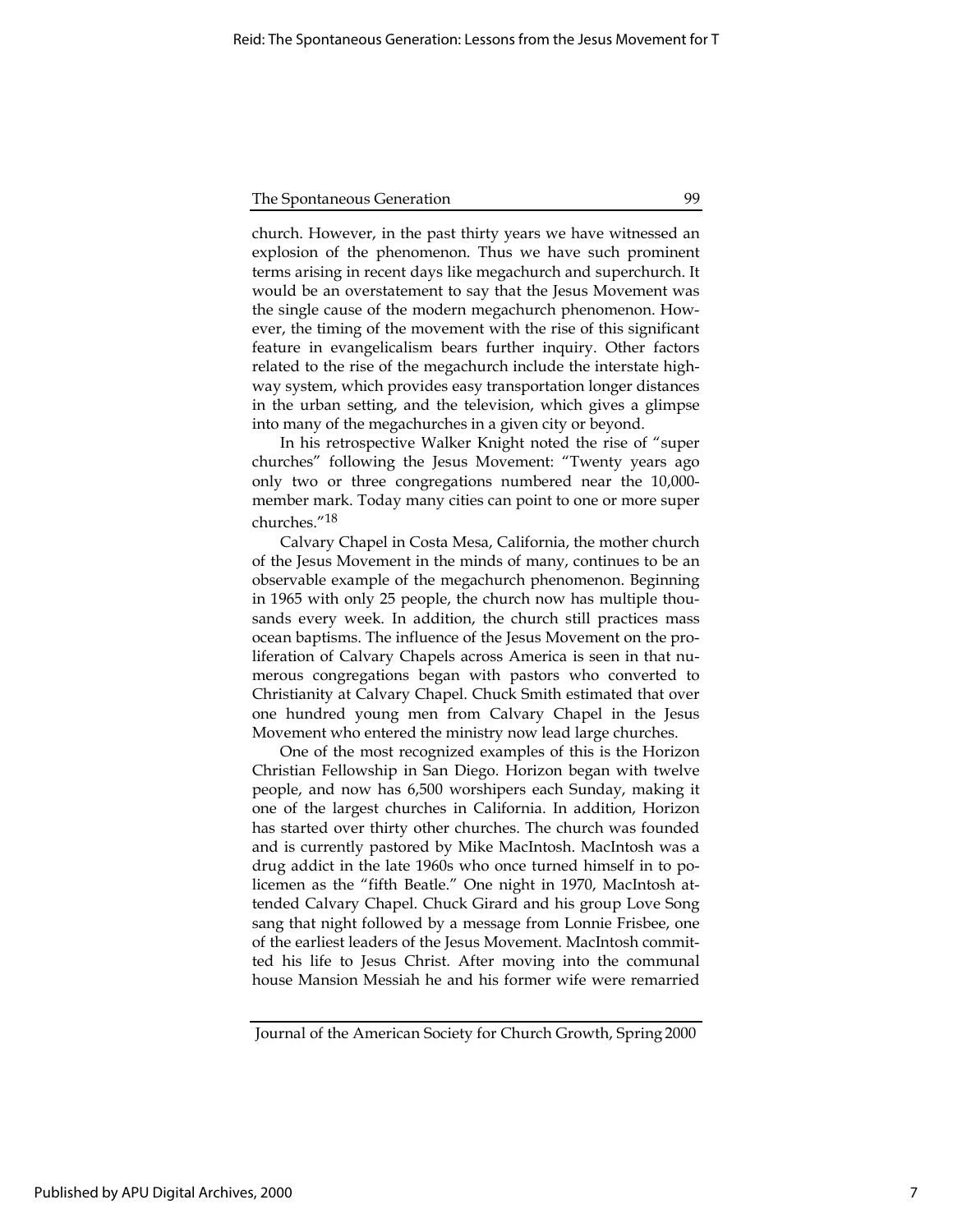in 1971.19 Interestingly, before founding Horizon Mike was director of Maranatha Music, a contemporary Christian music company beginning out of Calvary Chapel.

Greg Laurie has become one of the better known evangelists of the present day. Laurie also pastors Harvest Christian Fellowship on Riverside, California with well over twelve thousand members. Converted at Calvary Chapel, Laurie began Harvest Fellowship as a Bible study in 1972. Laurie also speaks at Billy Graham-sized crusades. A 1991 citywide meeting in Anaheim had a total of 200,000 in attendance. At the final service 51,000 attended, the largest crowd in that stadium for such a meeting since Graham was there ten years prior.<sup>20</sup>

Elmbrook Church in Milwaukee is a megachurch which grew at a tremendous rate (from 350 to two thousand) in 1970-72 as a result of the Jesus Movement. The church had to relocate more than once because of the rapid growth. Also, to a great extent due to the large influx of young people, the church reorganized. Pastor Stuart Briscoe initiated small group ministries to aid the integration of large numbers.<sup>21</sup>

Even the much-studied Willow Creek Community Church near Chicago, Illinois, can trace her roots in no small measure to the Jesus Movement. Willow Creek began in 1972 with Hybels and a few friends. They formed the Son Company, a band who played "high voltage Christian rock music."22 Hybels and friend Dave Holmbo founded a youth ministry which soon grew to over one thousand young people. The leaders sought new approaches:

They looked for contemporary methods to spread the age-old truth that Jesus saves. It was risky business. They tossed away the cliches and brought in the electric guitars. "The thing you have to remember," says associate pastor Don Cousins, another original member of Son City, "Is that what we were doing was totally radical, even sacrilegious to a lot of people."...At that time, there were no contemporary Christian music stations.23

Hybels and others recognized the time was right for radical changes in ministry, observing "It was the time of the Jesus People and One Way bumper stickers." Thousands were reached through this ministry. Ultimately Willow Creek was born. Each

Journal of the American Society for Church Growth, Spring 2000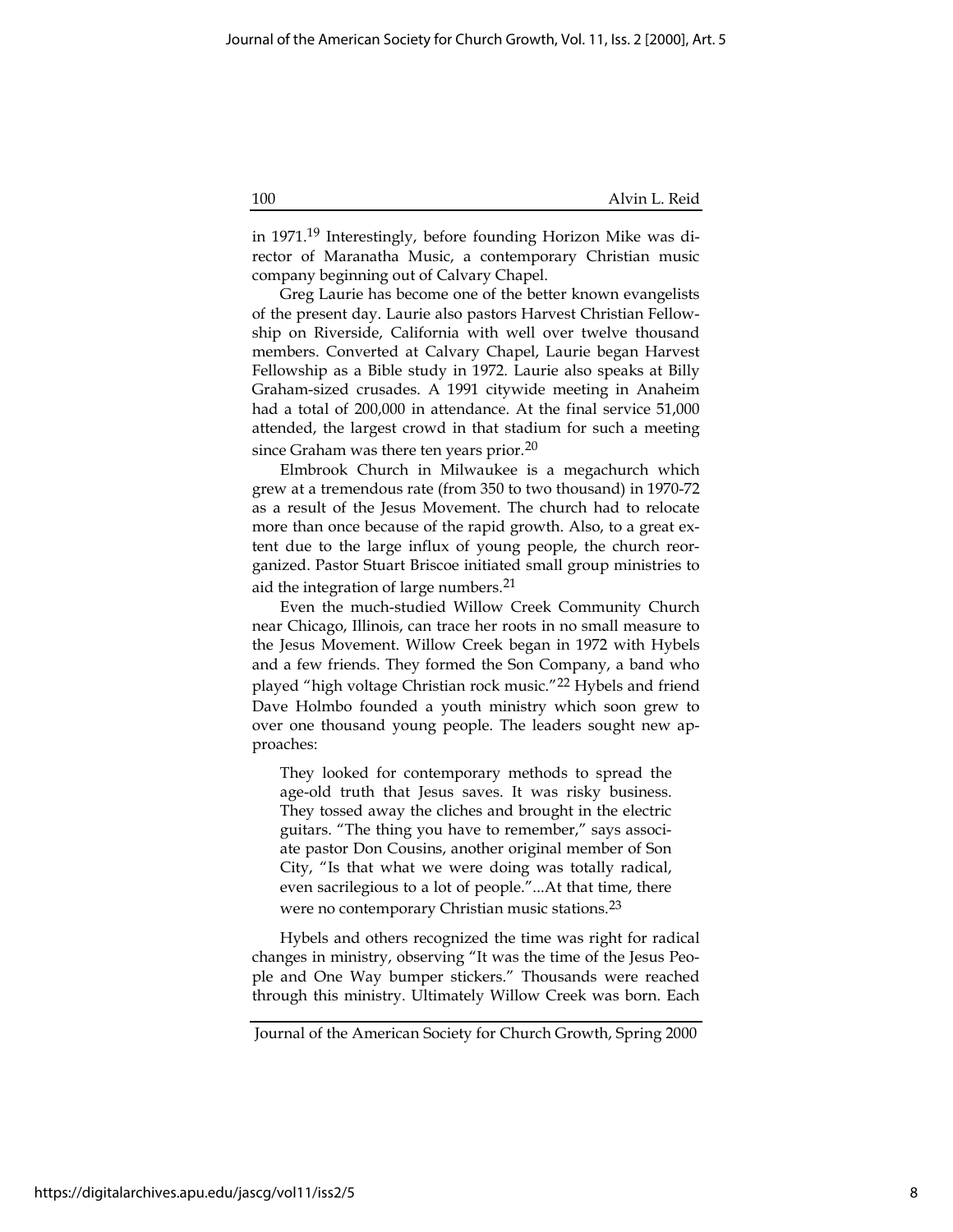weekend Willow Creek has over fifteen thousand in attendance, making it the largest attended church in the United States according to some analysts.

Many Southern Baptist churches became megachurches in the early 1970s. Houston's First Baptist exploded following the arrival of pastor John Bisagno, who was both aware of and open to the Jesus Movement. Rehoboth Baptist Church was one of Georgia's fastest growing in the period. Knight observed, "Such super churches as Rehoboth appear to be a legacy of the Jesus Movement and its influence."<sup>24</sup>

The largest number of megachurches in recent years come from Southern Baptist and independent Charismatic congregations. Many of these in turn were born or experienced rapid growth in the Jesus Movement. In a survey of the top 102 fastest growing megachurches in America, one-fourth (twenty-seven) were Southern Baptist, while ten percent (ten churches) were Calvary Chapels. Many of the Southern Baptist churches cited and all the Calvary Chapels trace their rise to the Jesus Movement. Other churches in the survey included one called the Jesus People Ministries, Laurie's Harvest Christian Fellowship, Hybels' Willow Creek, and Briscoe's Elmbrook Church.25

#### 3. Prayer movements

Church Growth leader C. Peter Wagner argued that the Church is in the midst of the "greatest prayer movement of all time."<sup>26</sup> He dates the growing emphasis on prayer to the year 1970.

The increase of focus on prayer and spiritual awakening is evidenced among Southern Baptists. In recent years the Office of Spiritual Awakenings has played a major role in Southern Baptist life and in the life of many other Evangelical churches. Henry Blackaby, head of this Office, has had enormous influence in the denomination in recent years through his itineration, conferences, and particularly through his materials Experiencing God and Fresh Encounter. The manual Experiencing God, has sold over one million copies, an amazing statistic for such a resource. It has been widely used in denominations other than the Southern Baptist Convention. The materials have recently been published in a trade book which quickly rose to fifth place on the Christian bookseller's list.

Journal of the American Society for Church Growth, Spring 2000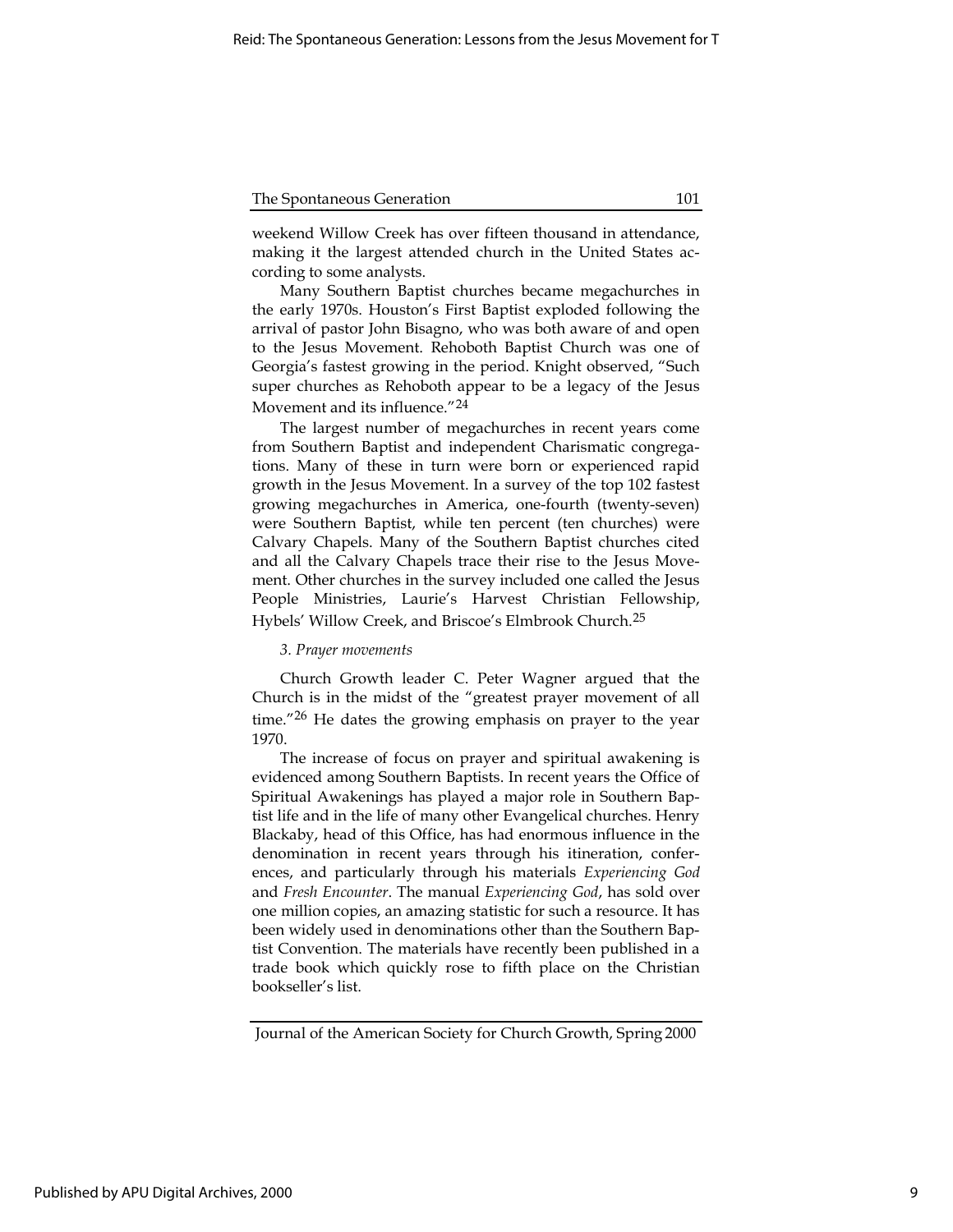The Office of Spiritual Awakenings which Blackaby now heads traces its beginnings to the Jesus Movement. C.B. Hogue had had a personal revival experience in the late sixties while pastor of Crescent Park Baptist Church in Odessa, Texas After this initial period of renewal the revival at Asbury College had a decided impact upon him. After going to First Baptist, Ada, Oklahoma as pastor, Hogue preached a series on spiritual awakening. The climax of that occurred when a young man from Asbury spoke to the church and, as a result, a phenomenal revival experience happened and one evening service continued for many hours. Hogue said later that "it was a great experience, and the church was never the same again.27

Hogue then went on to become director of evangelism for Oklahoma and then became Vice President for Evangelism at the Home Mission Board for Southern Baptists (now the North American Mission Board). While there he saw the need for an emphasis on spiritual awakening. He instituted the Office of Spiritual Awakening out of that need. Hogue invited Glenn Sheppard to come from a successful pastorate in Georgia to direct the Personal Evangelism Department. Sheppard had been radically affected by the Jesus Movement while in seminary. Besides the basic programmatic aspects of the department, Hogue added to Sheppard's job description an emphasis on spiritual awakenings. Later, in 1979 Howard Ramsey was added as Sheppard's assistant to supervise personal evangelism training in order to allow Sheppard to devote the bulk of his time to spiritual awakenings. In 1980 Sheppard was named Special Assistant in Spiritual Awakening, and devoted his efforts fully to the task of assisting southern baptists to pray for genuine revival in our land. The materials utilized in the emphasis were originally those developed by Dick Burr, which were called "Pray-Think-Act." Later a seminar was developed called Prayer for Spiritual Awakening. Such seminars have been widely used in churches across large regions of the Southern Baptist Convention since their inception.

This development was actually part of many other movements of prayer occurring across denominational and parachurch groups beginning in the early 1970s. The next head of the Office of Prayer and Spiritual Awakenings was Blackaby, who had been personally involved in the Canadian revival in 1970.

Journal of the American Society for Church Growth, Spring 2000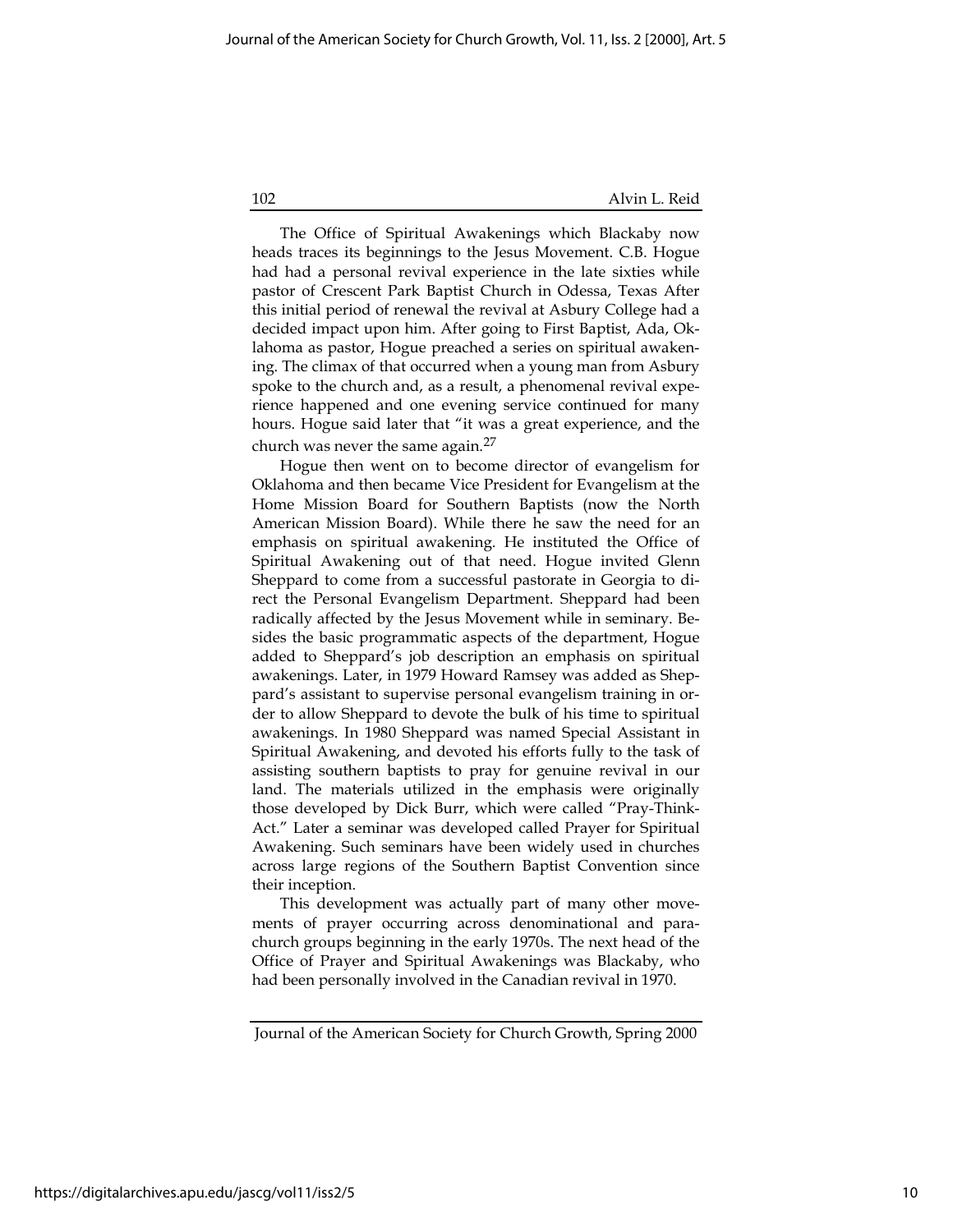Knight observed in 1982: "One thing is certain, more Southern Baptists are talking about spiritual awakening today than at any time in the past 50 years. More than 2,000 Southern Baptist churches have groups praying for spiritual awakening."28 By the 1990s the term spiritual awakening had become a familiar one to legions of faithful Southern Baptists, who along with Evangelicals across America increasingly began praying for an awakening to sweep our nation. There are scores of groups in churches across the nation praying for revival of biblical proportions. Prayer strategies and emphases have sprung forth. In 1991 an entire evening at an annual Southern Baptist Convention was given specifically to the theme. Emphases include the "Watchman on the Wall National Prayer Alert," and the "Bold Mission Prayer Thrust." Today, four day Pastor's Prayer Summits, as well as an elaborate prayer network related to Mission America, and countless other emphases can look back with gratitude to the passion for revival birthed in the hearts of young people in the Jesus Movement.

#### 4. The zeal of youth

Speaking of young people, one of the most neglected aspects of church growth is the role of youth. However, the history of great revivals demonstrates the vital role of youth.<sup>29</sup> One cannot overlook the vitality, the passion, and the commitment of youth in examining church growth. But how much research has been done on this aspect of growing churches? In my own, admittedly anecdotal travels, I have spoken in over 600 churches in the past decade. I can count on one hand the number of churches which were vibrant, evangelistic, growing churches, which did not have an outstanding youth ministry.

And, God seems to be raising up a new generation of youth. Richard Ross of Lifeway Christian Resources, and the catalyst behind the "True Love Waits" youth campaign, recently said there seems to be a different spirit in the youth of our day, in particular those aged 16 and under. I have observed a similar phenomena. The idealism seen in the Jesus Movement seems to be growing. More and more I meet youth pastors and other leaders who comment on their youth who really believe they can change their world. Studies show the coming generation may be prime for a touch from God.<sup>30</sup>

Journal of the American Society for Church Growth, Spring 2000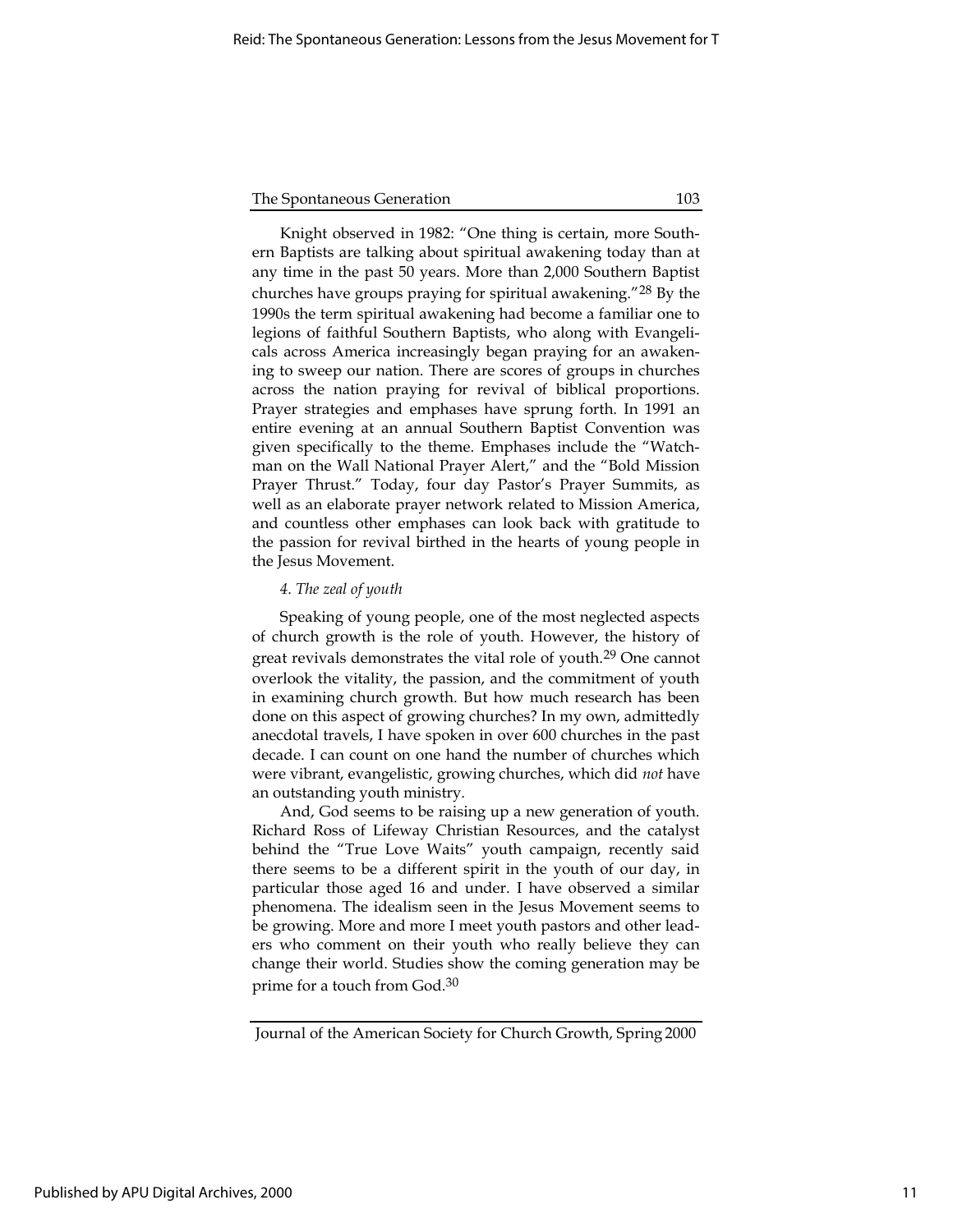What if the retro movement in culture, with its fascination of the seventies, were matched by a passion for Jesus as seen in the Jesus Movement? What if churches, which tended to ignore or avoid the long-haired converts in the last movement, this time welcomed youth who sought to follow Christ, looking past their piercings and hairdos to their heart? What if the retro movement became a revival movement in the hearts of God's people? What if God again shook the younger generation? Would those of us in positions of influence recognize this, and see the opportunity it gives to build great churches?

#### 5. Be aware of the power of the Gospel–evangelism

One cannot overlook the reality that the Jesus Movement was evangelistic to the core–hence the focus on Jesus. "One way," the cry of the Jesus Movement devotees, emphasized the need for all to come to salvation through Jesus. Some of the hippie converts in the seventies had more confidence in the exclusivity of the cross than some so-called Evangelical writers!<sup>31</sup> Church growth today can be reminded of the necessity of keeping the winning of the lost to Christ at the forefront of any church growth theory.

A former student of mine named Dean met Jesus while in jail as he smoked the pages of Leviticus and read the Gospel of John. Yes, you read that correctly. In the late 1960s, this stereotypical drug-abusing hippie and his live-in girlfriend got arrested and found themselves in jail in Mobile, Alabama. With no access to drugs there, Dean did not even have a cigarette. He began to get the cigarette butts left by other inmates. Dean would contact the little bits of tobacco he found, smoking the fragments frantically.

Someone left a Gideon Bible in his cell. He noticed that the Bible had thin paper—great for rolling cigarettes. But as he rolled cigarettes with some of the pages, he found himself reading the Bible. By the inspiration of the Spirit of God, he figured out (with apologies to my colleagues in Old Testament) that John spoke to him more than Leviticus at that point in his life. So he read John and smoked Leviticus. And, he got gloriously saved. Dean moved from being radically unchurched to radically saved while incarcerated. Today you will find Dean, a Southeastern Seminary graduate, serving God, sharing the gospel wherever he goes, winning people to Christ.

Sadly, when Dean and his girlfriend met Christ, no churches

Journal of the American Society for Church Growth, Spring 2000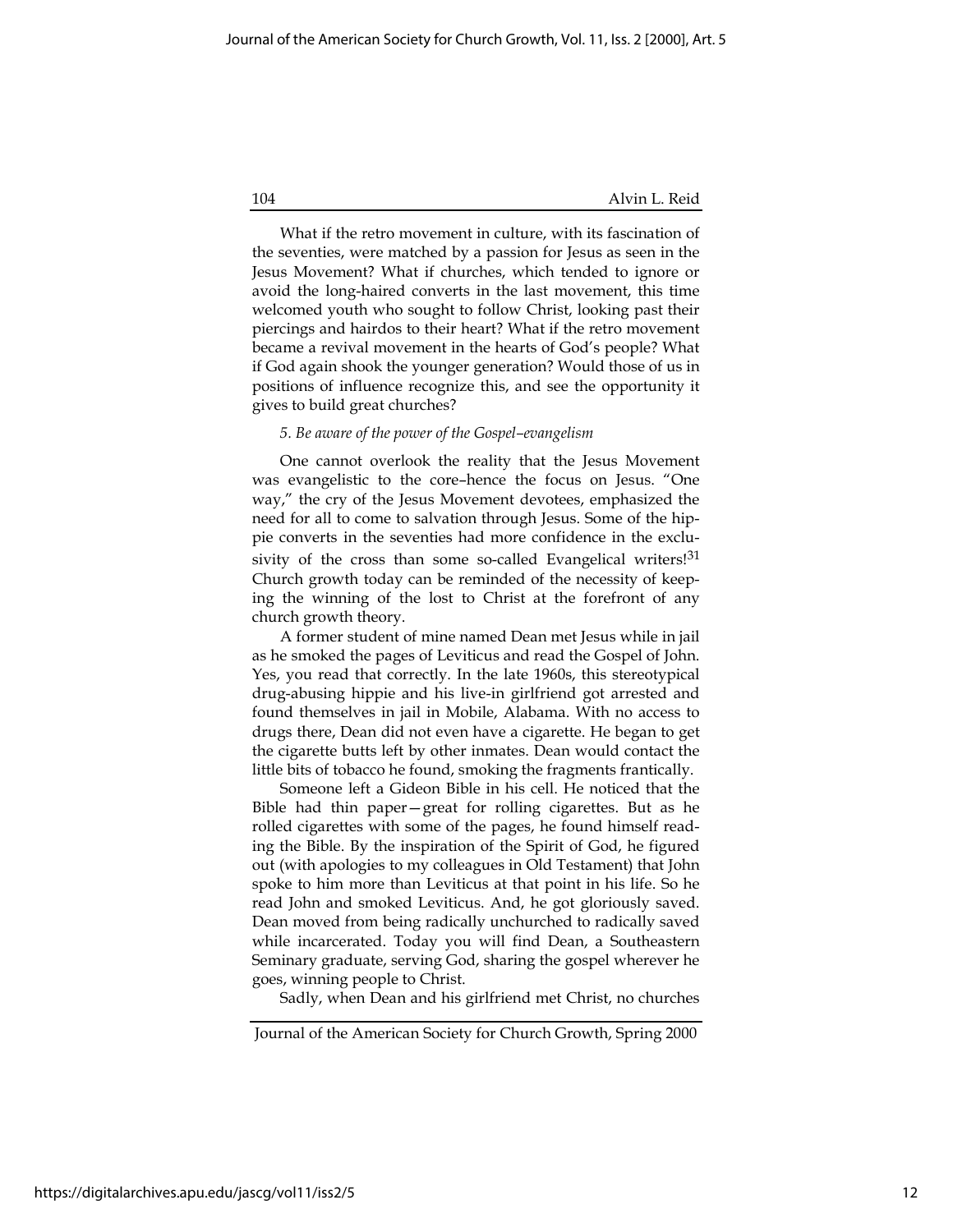at first would welcome the long-haired, countercultural couple. They eventually found spiritual refuge in a Christian commune, and finally became established in a church. The Jesus Movement emphasized the biblical truth that the church is a hospital for sinners, not a hotel for saints.

#### 6. The need for doctrine–weakness–not doctrinally based, fizzled out

The emphasis was on simple faith and a personal relationship with Jesus. One of the greatest weaknesses of the Jesus Movement was its theological superficiality. This came from two main factors. First, it was fundamentally a youth movement, so it lacked the maturity of theological reflection. Second, it was antiinstitution overall, keeping it from accountability provided by the church.

Many Southern Baptist churches were appreciative of the young Christians, particularly those coming off the streets. Many instances have been given of churches, such as First Baptist, Houston; Roswell Street, Marietta, Georgia; Castle Hills, San Antonio; and so on, which benefited from an openness to the Jesus Movement. However, this was by no means the rule. It could be that the greatest weakness of the Jesus Movement was in its failure to become linked closely to the local church. Several leaders in the movement among Southern Baptists, including Richard Hogue, James Robison, and John Bisagno, were emphatic on the importance of churches incorporating the movement. Hogue stated this clearly: "If we don't discipline these kids—if the Jesus Movement folds, it will be the church's responsibility."<sup>32</sup>

Some of the fault for the failure to incorporate more of the Jesus Movement into the institutional church lies with those involved in the movement itself who failed to recognize the significance of the local church. On the other hand, part of the blame lies with the many churches who refused to open their doors to many of the youth, particularly those out of the counterculture. While many cautioned those in the Jesus Movement about the dangers of anti-church sentiments, emotionalism, and so forth, many Southern Baptists, and others in various traditions, were opposed to the Jesus Movement virtually in toto. Many sectarian movements, like the cult the Children of God, along with many independent, non-denominational churches, have been birthed out of the period, due to the number of Jesus People who did not

Journal of the American Society for Church Growth, Spring 2000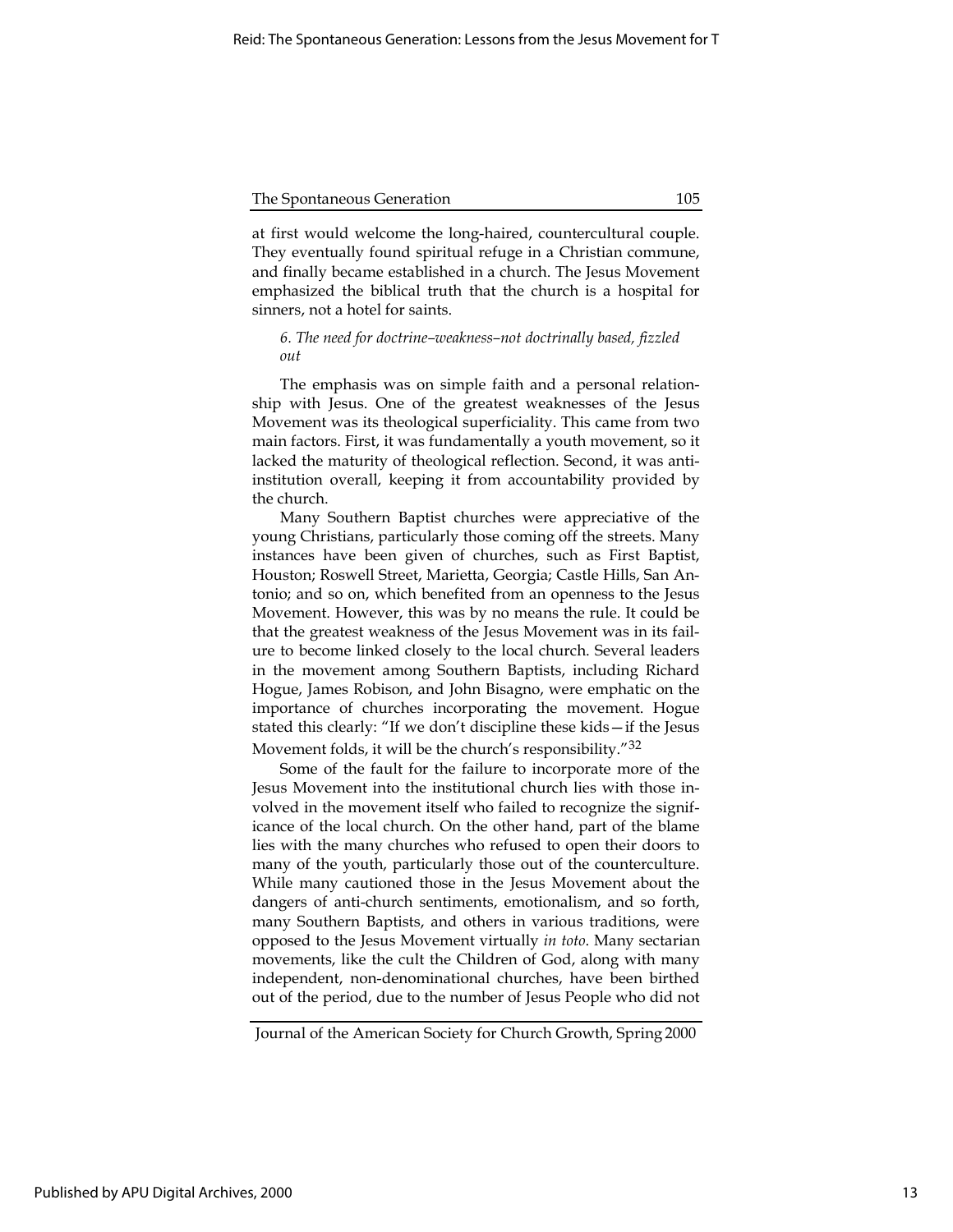link up with churches. Churches, and denominations in general, must constantly be on guard against so defining spirituality that when a movement does not meet the definition, it is ignored or even resisted. Also, when deviations occur within a movement, the response should not be to disqualify the entire movement based on some extremes.<sup>33</sup> That is not to say that any movement should be accepted uncritically; however, history is full of believers who in their day resisted what has later been clearly seen as a movement of God.

#### Conclusion

Greg Laurie insists that some elements of the Jesus Movement continue. Laurie still leads a Monday night Bible study for teens at Calvary Chapel. They don't tend to have the "total willingness to abandon yourself to Jesus Christ" that converts had in the early seventies, Laurie noted.34

Nancy Honeytree, one of the early Jesus Movement musical artists, commented about the impact of the Jesus Movement for today: "The Jesus Movement was a very specific 'workers' revival'. Many of those who got saved are now in ministry and in place for the next revival—which I believe will cross every barrier: age, denomination, and race."35 If so, may church growth leaders be ready to ride the wave of revival.

#### Writer

Reid, Alvin: Address: Southeastern Baptist Theological Seminary, PO Box 1889, Wake Forrest, NC 27587. Title: Associate Professor of Evangelism and Church Growth. Dr. Reid earned a B.A. degree in Religion and Music from Samford University (1981), a M.Div. (1986) and Ph.D. (1991) from Southwestern Baptist Theological Seminary in Evangelism. Alvin has published numerous articles and several books on evangelism, church growth, and revival.

#### NOTES

1. The opening section is adapted from my article "Retro Jesus Movement," SBC Life, April 1999.

Journal of the American Society for Church Growth, Spring 2000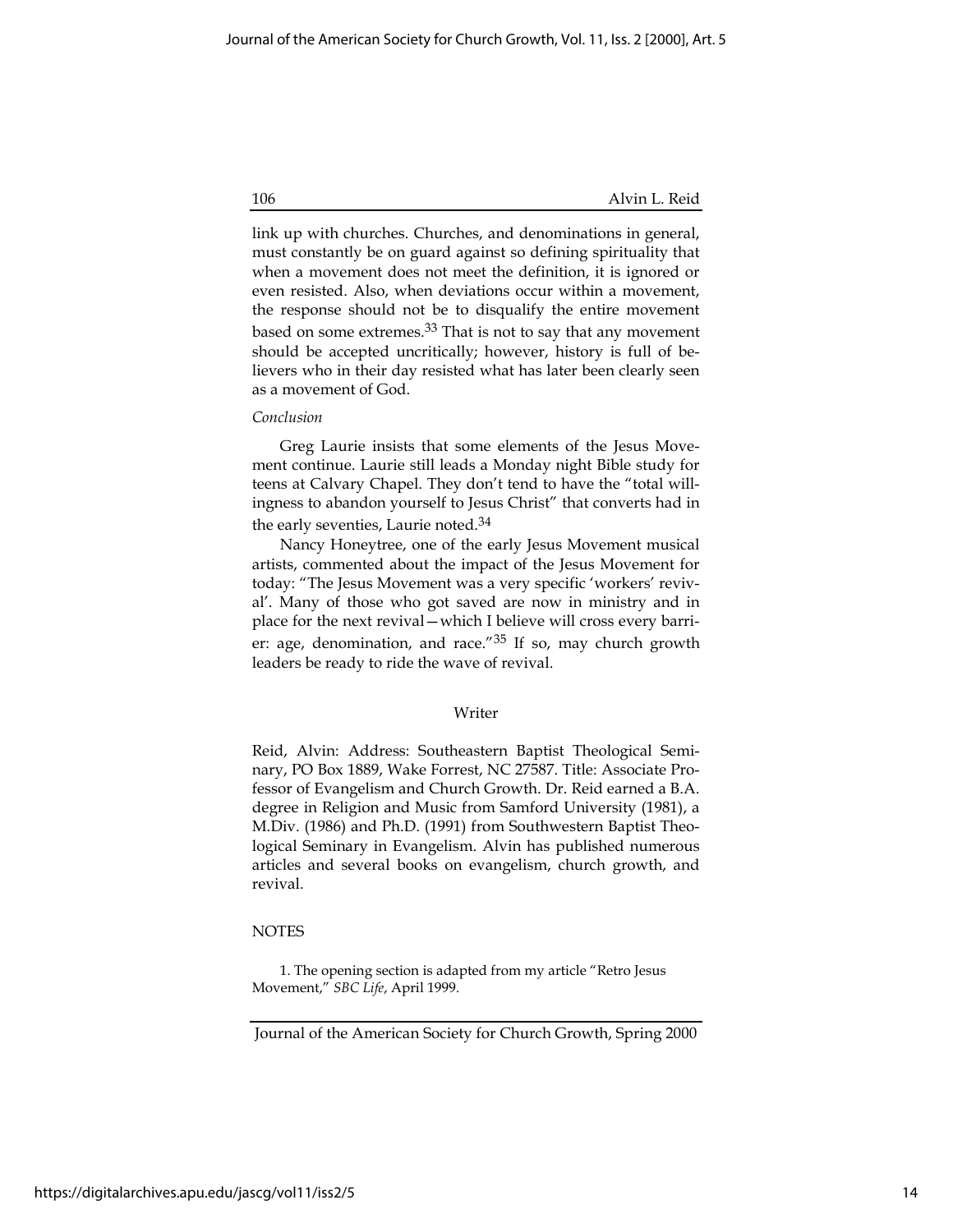2. See Alvin L. Reid, " The Effects of the Jesus Movement on Evangelism Among Southern Baptists," Ph.D. Dissertation, Southwestern Baptist Theological Seminary, 1991.

3. See Alvin L. Reid, "The Zeal of Youth: The Role of Students in the History of Spiritual Awakenings," in Evangelism for a Changing World, Eds. Timothy Beougher and Alvin L. Reid (Wheaton: Harold Shaw, 1995).

4. Duane Pederson, Jesus People (Glendale, Calif.: Regal Books, 1971), 34-35.

5. "Street Christians: Jesus as the Ultimate Trip," Time. August 3, 1970, p. 31.

6.Walker L. Knight, "Faddists or Disciples?" in Jesus People Come Alive, comp. Walker L. Knight (Wheaton Tyndale, 1971), p. 103.

7.Pederson, p. 36; also p. 120.

8.Erling Jorstad, That New-Time Religion (Minneapolis: Augsburg Publishing House, 1972), p. 55.

9.Larry R. Jerden, "Surf and Soul," Baptist Standard, August 13, 1969, pp. 12-13. Michael McFadden, The Jesus Revolution (New York: Harper and Row, 1972), p. 14, Edward E. Plowman, The Jesus Movement in America (Elgin, IL: David C. Cook, 1971), p. 58.

10. McFadden, p. 11.

11. Toby Druin, "Echoes of the Movement," Home Missions June/July 1971, p. 46.

12. Plowman, pp. 110-11. "9,000 attend Chicago Rally," Indiana Baptist March 29, 1971, p. 8. Duane Pederson was the speaker the next month. "Jesus Festival" Presents Him," Arkansas Baptist Newsmagazine, November 2, 1972, p. 9.

13. See Plowman, p. 55. "1,000 Baptized in Calif. Ocean," Indiana Baptist June 23, 1971, p. 6. Jess C. Moody, audio interview on tape recording, 13 August 1990, Indianapolis (copy in the hand of author). Moorehead now pastors an innovative southern Baptist congregation near Houston, Texas, which reflects many of the changes introduced by the Jesus Movement, particularly in worship.

14. "The Jesus People," p. 97.

15. For a concise account of the Asbury Revival see Robert E. Coleman, ed., One Divine Moment (Old Tappan, N.J.: Fleming H. Revell, 1970).

16. See Malcolm McDow and Alvin L. Reid, Firefall: How God Shaped History Through Revival (Nashville: Broadman and Holman Press, 1997), for many examples of church growth coming from awakenings.

17. Hadaway, Dubose and Wright, Home Cell Groups and the House Churches, 27.

18. Walker A. Knight, "Prelude to a Spiritual Awakening," Missions USA, March-April 82, 21.

Journal of the American Society for Church Growth, Spring 2000